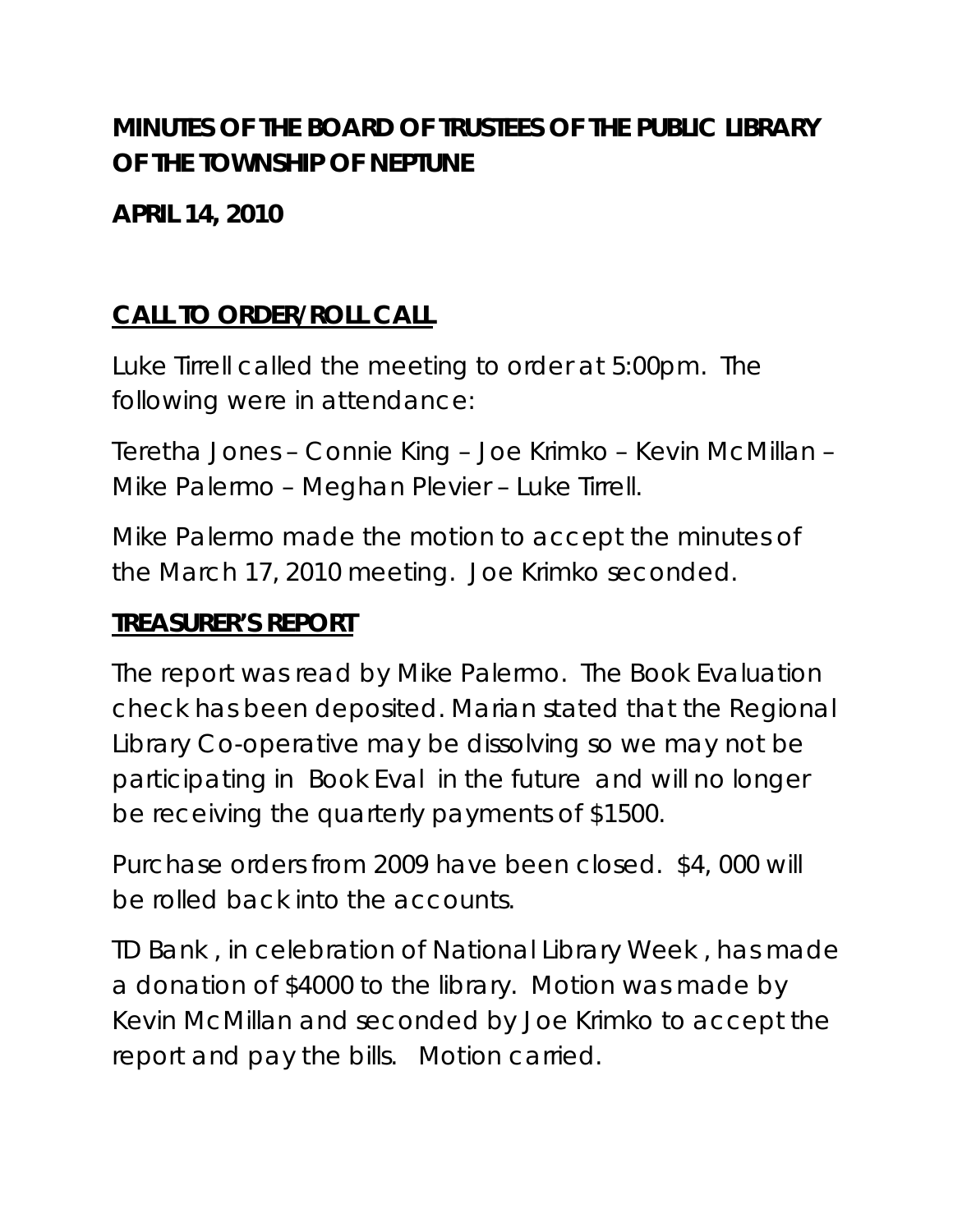## **COMMITTEE REPORTS**

There were no reports and no meetings were held this month.

## **OLD BUSINESS**

Read Across America was very successful this year. One hundred sixty three people attended. Each child went home with a free book. The Mayor's Book Club so far, has 55 Reading Stars signed up.

A discussion was held on the computer games. Not as popular as we thought it would be. We will continue to circulate the ones we have but not purchase any new ones.

Connie King has been representing the US Census here at the Library from 9 am to 12 noon. The program runs until April 19th.

Due to the economic climate, we will not be ordering the shelving for the multi-media area or the security system for the library.

#### **NEW BUSINESS**

Resolution #R8-10: Budgetary and Service Hours Changes. The Neptune Public Library will reduce hours of service by 16.5 hours per week, effective May 1, 2010. Joe Krimko made the motion. Meaghan Plevier seconded. Motion carried.